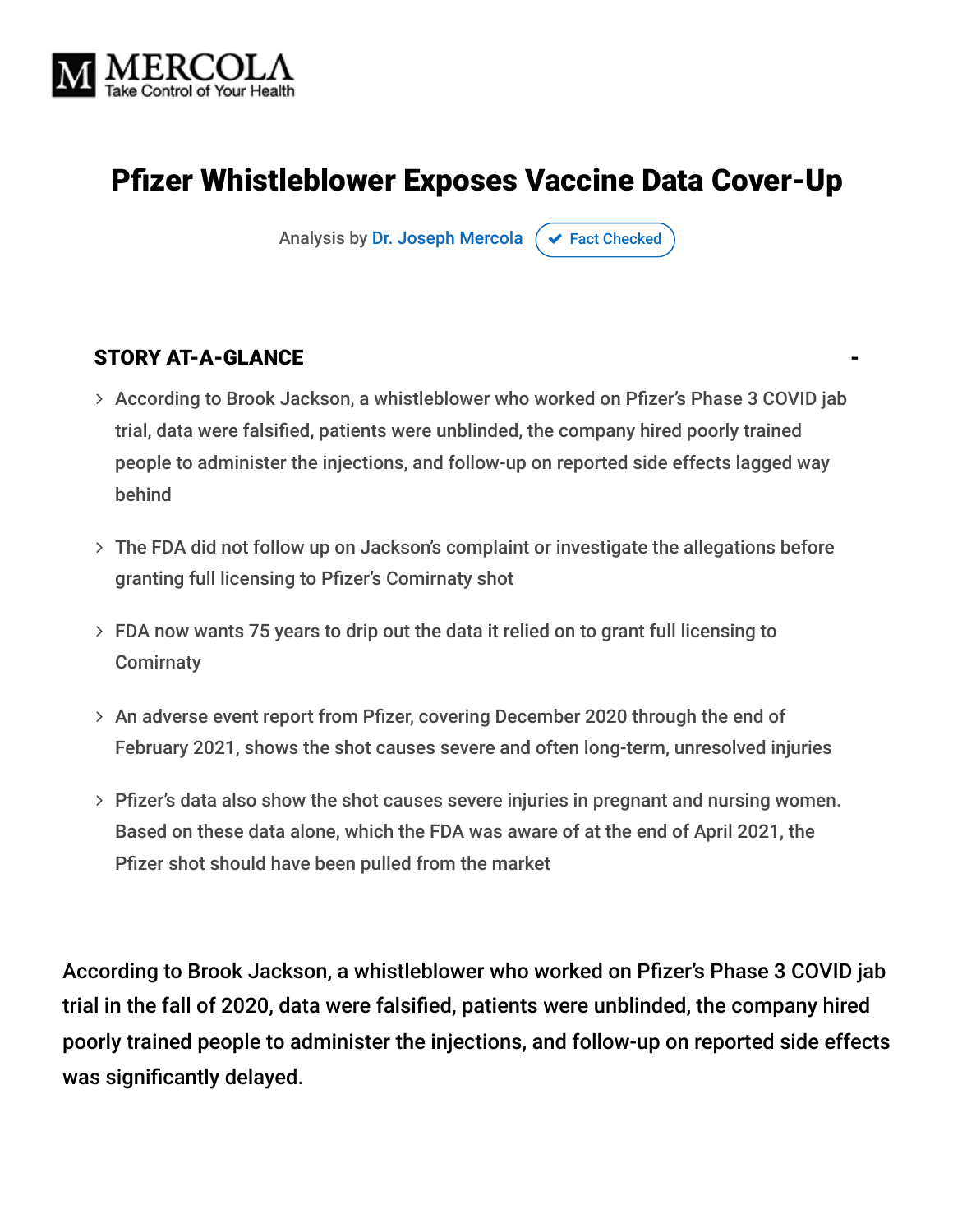Her testimony was published November 2, 2021, in The British Medical Journal by investigative journalist Paul Thacker, who noted that: 1

*"[F]or researchers who were testing Pfizer's vaccine at several sites in Texas during that autumn, speed may have come at the cost of data integrity and patient safety … Staff who conducted quality control checks were overwhelmed by the volume of problems they were finding."*

December 2, 2021, The Last American Vagabond interviewed Jackson (video above<sup>2</sup>) about what she saw while working on Pfizer's trial. Jackson is a trained clinical trial auditor with more than 15 years' experience in clinical research coordination and management.

She had previously held a director of operations position before she was hired in early September 2020 by the Ventavia Research Group, a research organization charged with testing Pfizer's COVID jab at several sites in Texas. Right from the start, Jackson was struck by the chaotic nature of the operation.

She also felt the informed consent was inadequate, considering the novel nature of the mRNA gene transfer technology. On top of that, she found the crash cart contained expired medications, and some important emergency medications — were a participant to suffer an acute adverse event — were missing entirely.

# Data Forgery Among the Many Problems Identified

Jackson claims she repeatedly informed her superiors of poor laboratory management, patient safety concerns and data integrity issues. When she realized her concerns were ignored, she finally filed a complaint with the U.S. Food and Drug Administration. In her complaint to the FDA, Jackson listed a dozen incidents of concern, including the following:

Participants were not monitored by clinical staff after receiving the shot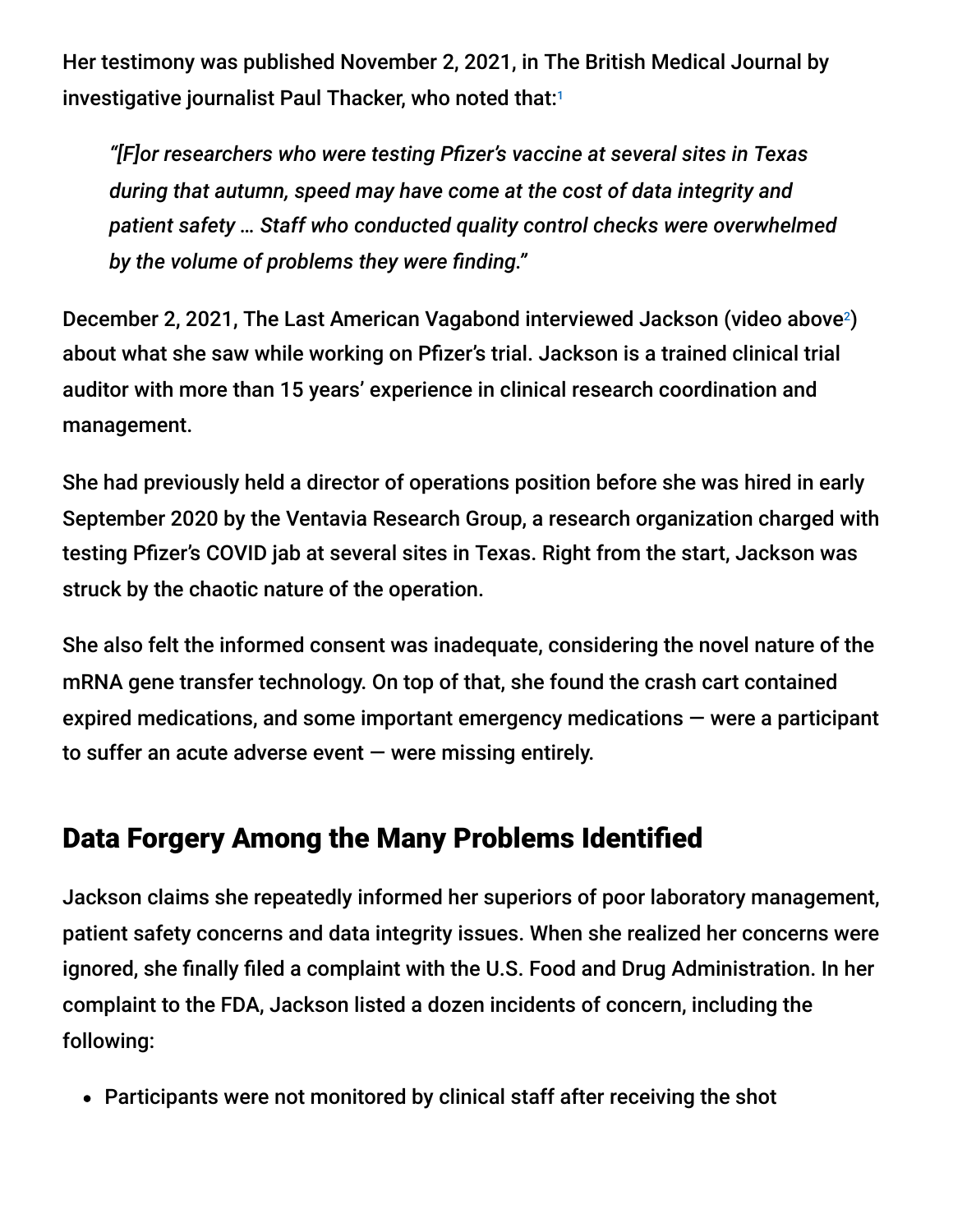- Patients who experienced adverse effects were not promptly evaluated and protocol deviations were not being reported
- The Pfizer injection vials were stored at improper temperatures
- Laboratory specimens were mislabeled

Later that same day, Jackson was fired. According to her separation letter, management decided she was "not a good fit" for the company. According to Jackson, this was the first time she'd ever been fired in her 20-year career as a clinical research coordinator. As noted by Thacker:<sup>3</sup>

*"In a recording of a meeting in late September 2020 between Jackson and two directors a Ventavia executive can be heard explaining that the company wasn't able to quantify the types and number of errors they were finding when examining the trial paperwork for quality control. 'In my mind, it's something new every day,' a Ventavia executive says. 'We know that it's significant.'*

*Ventavia was not keeping up with data entry queries, shows an email sent by ICON, the contract research organization with which Pfizer partnered on the trial. ICON reminded Ventavia in a September 2020 email: 'The expectation for this study is that all queries are addressed within 24hrs.'*

*ICON then highlighted over 100 outstanding queries older than three days in yellow. Examples included two individuals for which 'Subject has reported with Severe symptoms/reactions … Per protocol, subjects experiencing Grade 3 local reactions should be contacted. Please confirm if an UNPLANNED CONTACT was made and update the corresponding form as appropriate.'*

*According to the trial protocol a telephone contact should have occurred 'to ascertain further details and determine whether a site visit is clinically indicated.' Documents show that problems had been going on for weeks.*

*In a list of 'action items' circulated among Ventavia leaders in early August 2020, shortly after the trial began and before Jackson's hiring, a Ventavia*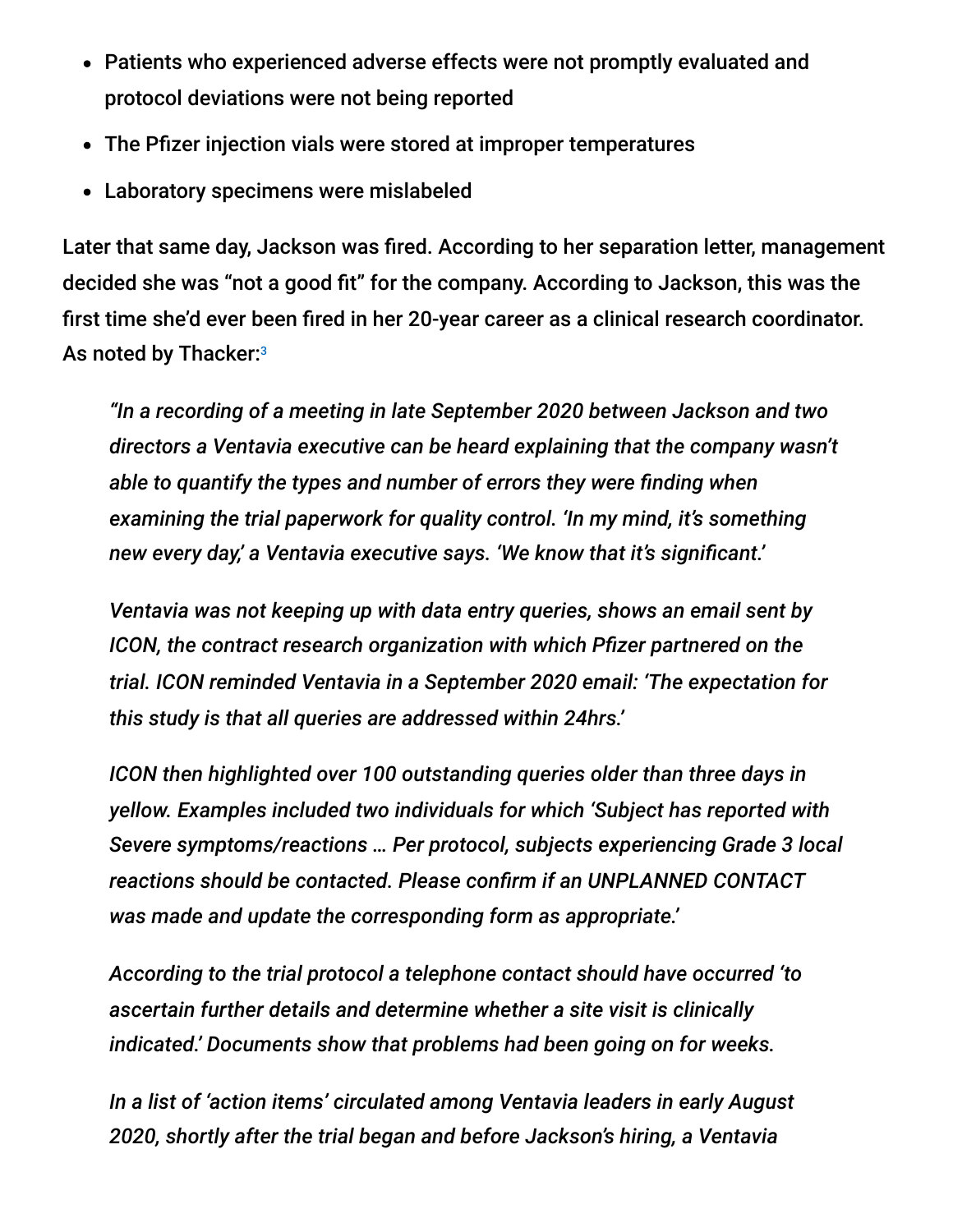*executive identified three site staff members with whom to 'Go over e-diary issue/falsifying data, etc.' One of them was 'verbally counseled for changing data and not noting late entry,' a note indicates."*

Jackson's disclosures were recently featured in the Italian documentary, "Pfizergate." 4,5 The documentation she gathered are available for download on the COVID Vaccine Reaction's website. 6

### Ventavia, Pfizer and FDA Ignore Accusations

Strangely enough, the extent of Ventavia's effort to defend itself has been to deny that Jackson ever worked on the Pfizer trial  $-$  a charge that is verifiably false, as she has documentation proving she was assigned to work on the trial.<sup>7</sup>

Pfizer has also remained mum on the issue. The company did not reply to any of The BMJ's questions, one of which was whether Ventavia's data were incorporated into Pfizer's safety and efficacy analyses.

We do know, however, that none of the problems Jackson raised in her complaint to the FDA were noted or addressed in Pfizer's briefing document, submitted to the FDA's advisory committee meeting December 20, 2020, when its emergency use authorization application was reviewed.

The FDA went ahead and gave the Pfizer jab emergency use authorization the very next day, despite being in receipt of Jackson's complaint, which ought to have put the brakes on the FDA's authorization. At bare minimum, they should have investigated the matter before proceeding.

The BMJ has tried to get answers from the FDA as to why it has not inspected any of Ventavia's trial sites in the wake of Jackson's accusations, and whether other complaints about the trial have been received. An FDA spokesperson told The BMJ the agency cannot comment as it is "an ongoing matter," whatever that means.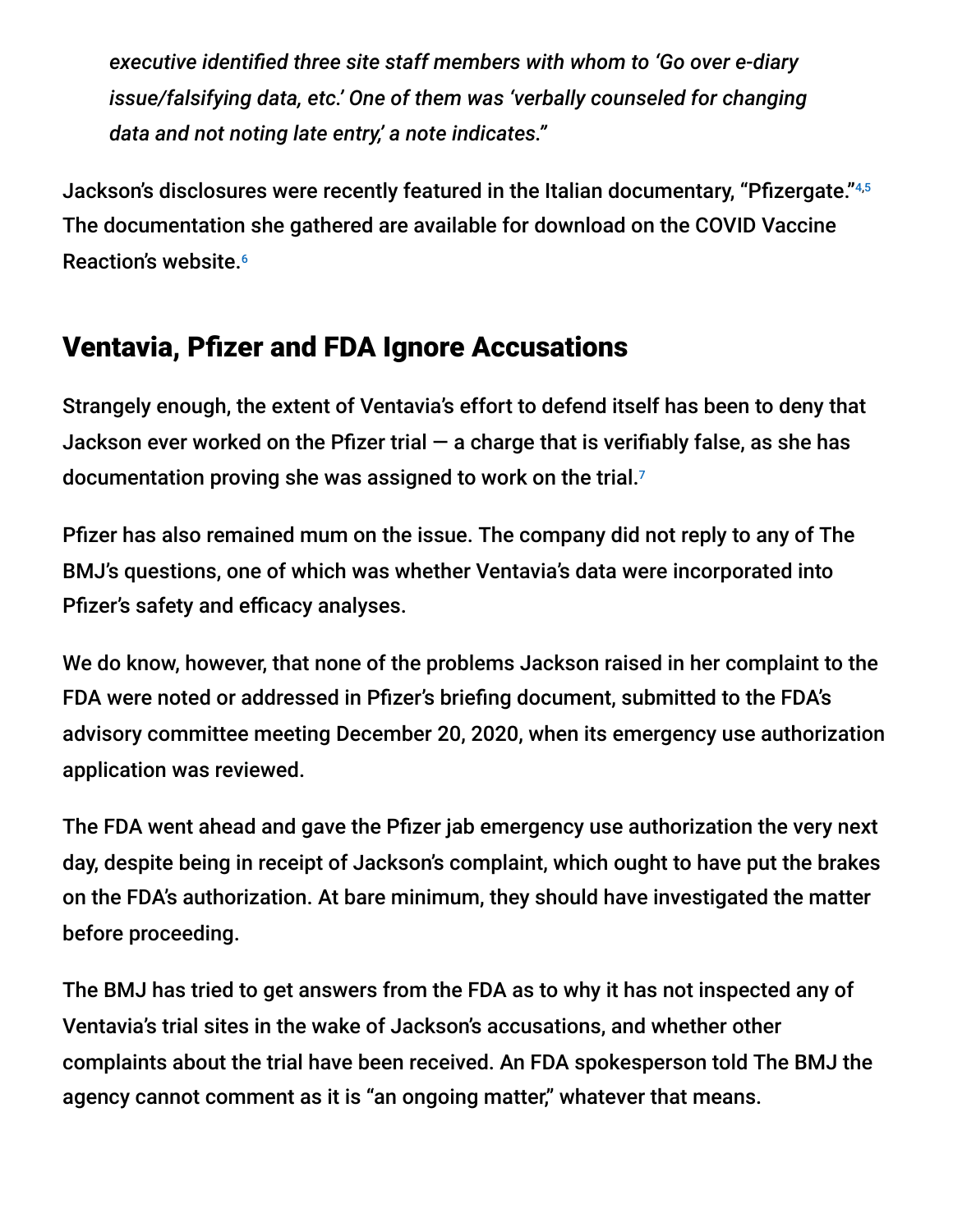The FDA did say, though, that it has "full confidence in the data that were used to support the Pfizer-BioNTech COVID-19 Vaccine authorization and the Comirnaty approval." Considering they've not investigated Jackson's complaints, their vote of confidence doesn't strike me as particularly convincing.

#### Other Ventavia Witnesses Speak Out

Jackson wasn't the only employee to get sacked from Ventavia after raising concerns about the integrity of the Pfizer trial. According to Thacker, several other Ventavia employees either left or were fired. Among them is a Ventavia official who had participated in the late September meeting cited above. Thacker writes: 8

*"In a text message sent [to Jackson] in June the former official apologized, saying that 'everything that you complained about was spot on.' Two former Ventavia employees spoke to The BMJ anonymously for fear of reprisal and loss of job prospects in the tightly knit research community. Both confirmed broad aspects of Jackson's complaint.*

*One said that she had worked on over four dozen clinical trials in her career, including many large trials, but had never experienced such a 'helter skelter' work environment as with Ventavia on Pfizer's trial.*

*'I've never had to do what they were asking me to do, ever,' she told The BMJ. 'It just seemed like something a little different from normal — the things that were allowed and expected.'"*

According to these whistleblowers, problems persisted after Jackson's firing. One of them claims there were, on several occasions, not enough staff to test trial participants who reported COVID-like symptoms.

Laboratory confirmed symptomatic COVID-19 was the primary endpoint of the trial, so this was a crucial task. An FDA review memorandum from August 2021 states that 477 trial participants with suspected COVID-19 were not tested for infection. "I don't think it was good clean data," the former Ventavia employee told Thacker. "It's a crazy mess."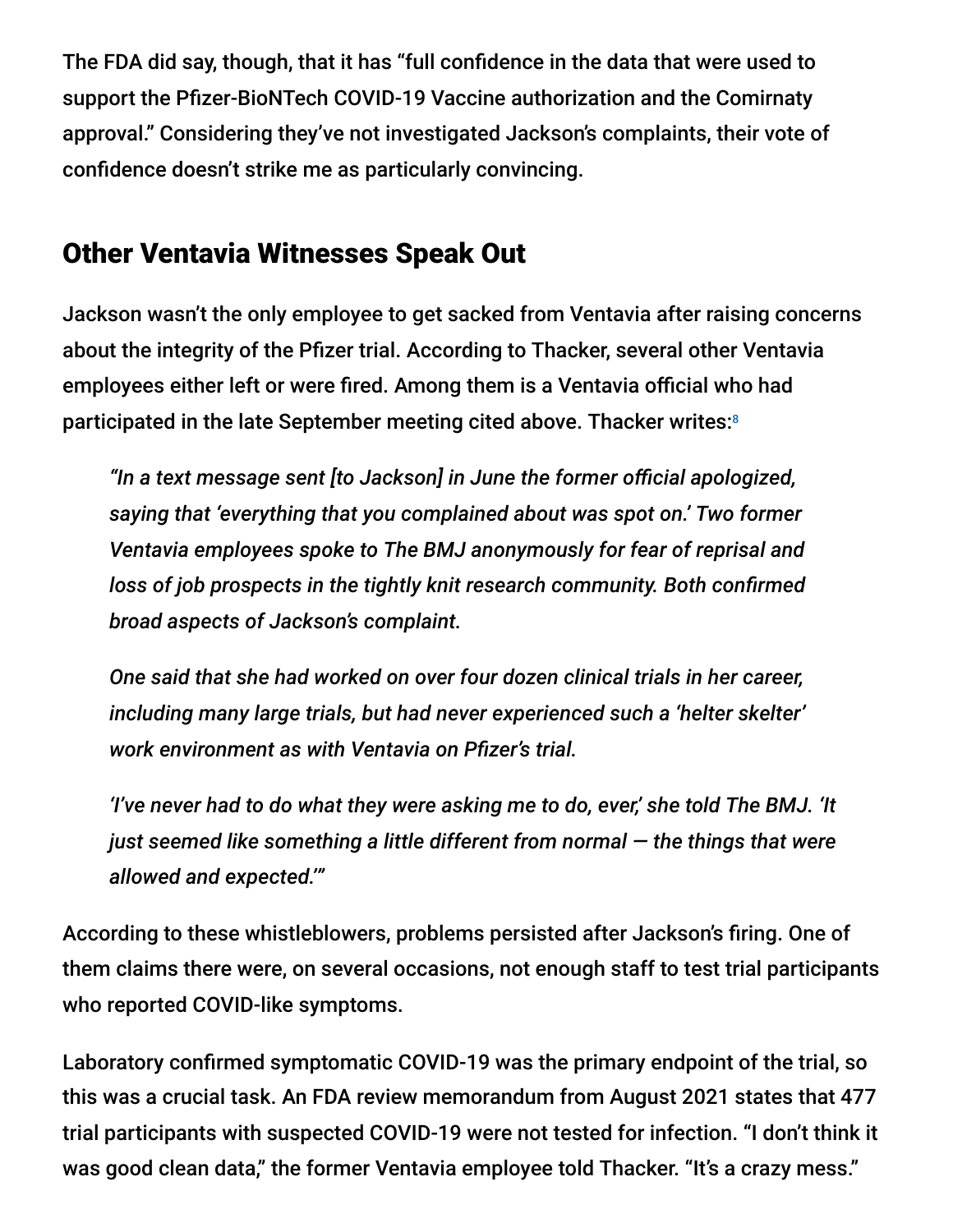Such statements clearly fly in the face of statements made by world leaders, health authorities and the mainstream media. Most, like federal health minister for Australia, Greg Hunt, have claimed the COVID shots have undergone "rigorous, independent testing" to ensure they're "safe, effective and manufactured to a high standard." 9

Nothing we know so far supports such a conclusion. The testing has been far from rigorous and has not been independently verified.

Vaccine Adverse Events Reporting System (VAERS) data show they're shockingly far from safe; real-world data show effectiveness wanes within a handful of months while leaving you more susceptible to SARS-CoV-2 variants and other infections; and manufacturing standards have also been shown lacking, as a variety of foreign contaminants have been found in the vials. 10

### Science Depends on Rigorous Data Collection

The video above is a short extract from a November 2, 2021, meeting organized by Sen. Ron Johnson, during which Peter Doshi, Ph.D., associate editor of The BMJ, reviewed some of the many concerns experts have about the integrity of the COVID jab data.

He pointed out that Pfizer's raw trial data will not be made available until May 2025. So far, Pfizer has refused to release any of its raw data to independent investigators and, without that, there's no possible way to confirm that what Pfizer is claiming is actually true and correct.

In other words, we're expected to simply take the word of a company that has earned a top spot on the list of white collar criminals; a company that in 2009 was fined a recordbreaking \$2.3 billion in fines for fraudulent marketing and health care fraud.<sup>11</sup> Press releases are not science. They're marketing. Without the raw data, we have no science upon which to base our decisions about the COVID kill shot.

Doshi stressed how utterly unscientific a process we're now following. He also points out that doctors have an ethical duty to not recommend a treatment for which they have no data. Quoting from a 2020 article he co-wrote: 12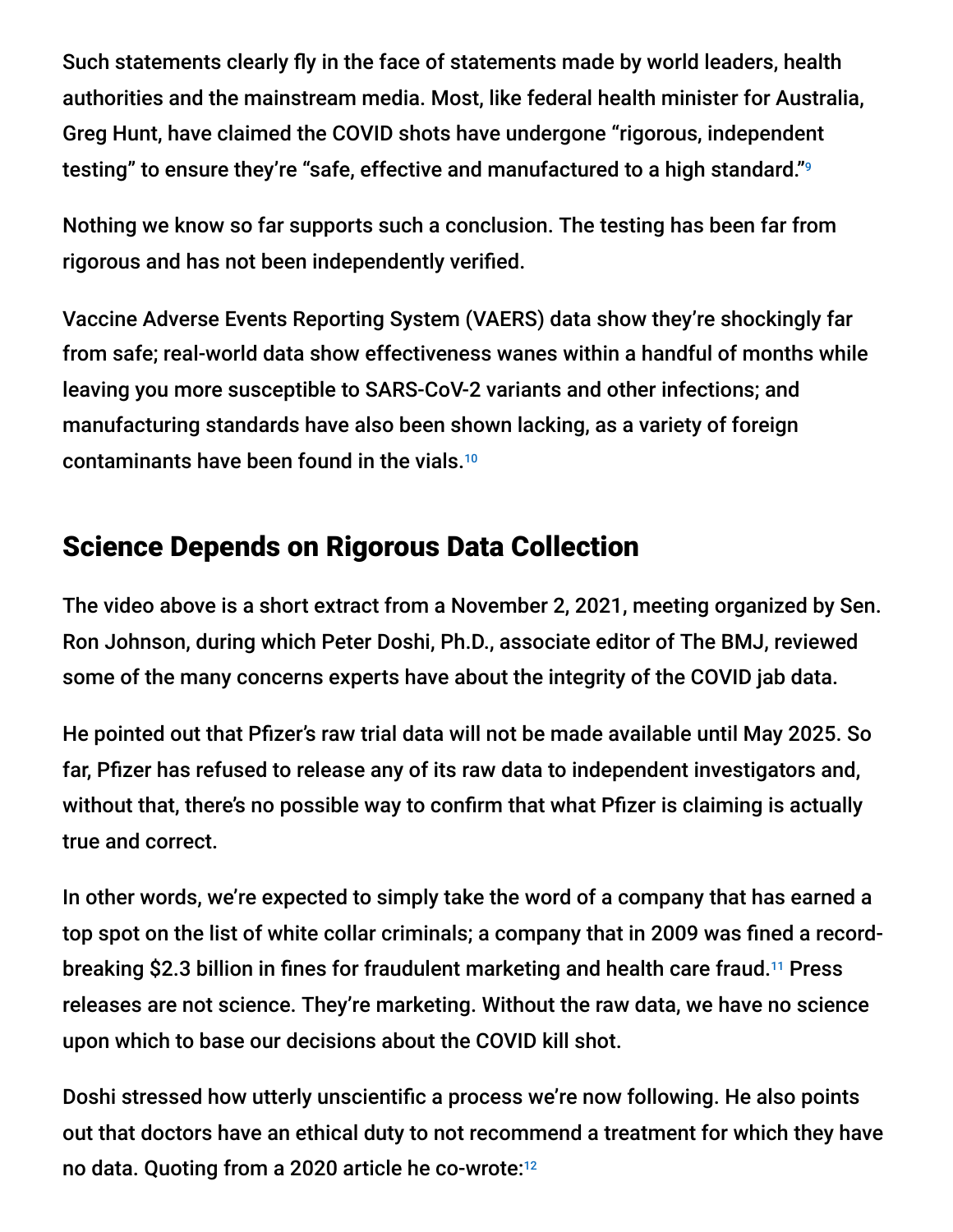*"Data transparency is not a 'nice to have.' Claims made without access to the data — whether appearing in peer reviewed publications or in preprints without peer review — are not scientific claims.*

*Products can be marketed without access to the data, but doctors and professional societies should publicly state that, without complete data transparency, they will refuse to endorse COVID-19 products as being based on science."*

"The point I am trying to make is very simple," Doshi said. "The data from COVID vaccines are not available and won't be available for years. Yet, we are not just 'asking' but 'mandating' millions of people to take these vaccines … Without data, it's not science."

### FDA Wants 75 Years to Release Pfizer Trial Data

In September 2021, a group called Public Health and Medical Professionals for Transparency (PHMPT) filed a Freedom of Information Act (FOIA) request with the FDA to obtain the documentation used to approve Comirnaty, including safety and effectiveness data, adverse reaction reports and lists of active and inactive ingredients.

In their FOIA application, the PHMPT asked the agency to expedite release of the documents — a reasonable request, considering we have no raw data and the shots are being pushed on children as young as 5. When, after a month, the FDA still had not responded to the FOIA request, the PHMPT sued. 13

The FDA initially asked the judge to allow them to delay the full release of all documents  $-$  a total of 329,000 pages  $-$  until 2076, doling out just 500 pages per month. The judge agreed.

A short while later, the FDA claimed it found another 59,000 pages, which would necessitate tacking on another 20 years.<sup>14</sup> The full release, according to the FDA, can't be completed until 2096, at which time most of us will be dead and buried. As noted by Aaron Siri, the lawyer working on the case on behalf of the PHMPT: 15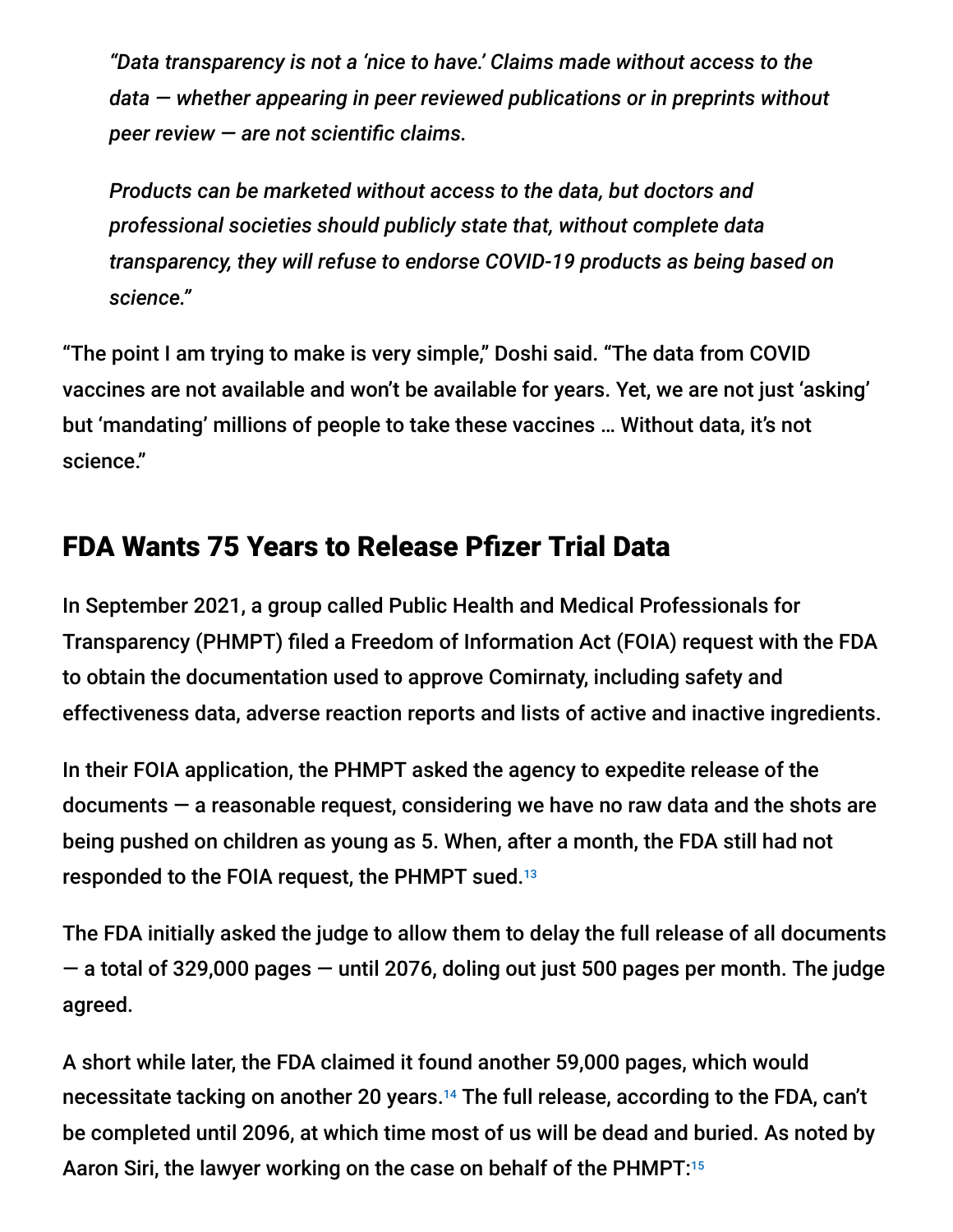*"If you find what you are reading difficult to believe — that is because it is dystopian for the government to give Pfizer billions, mandate Americans to take its product, prohibit Americans from suing for harms, but yet refuse to let Americans see the data underlying its licensure."*

All of that said, the initial release of some 92 pages are so damning, we won't need hundreds of thousands of pages to make an assessment as to the safety of these shots. In fact, the data are so incredibly bad, it raises serious questions about how the FDA could possibly conclude that the Pfizer shot is safe enough to use, especially on pregnant women and children.

### Shocking Revelations in First Batch of FOIA Docs

In mid-November 2021, two months after the lawsuit against it was filed, the FDA released the first batch of 91 pages, $16,17$  which reveal the FDA has been aware of shocking safety issues since April 30, 2021.

Cumulatively, through February 28, 2021, Pfizer received 42,086 adverse event reports, including 1,223 deaths, primarily from the U.S., U.K., Italy, Germany, France and Portugal. Of those adverse events, 25,379 were medically confirmed. Below is a chart from one of the documents, $18$  showing a general overview of the reported outcomes.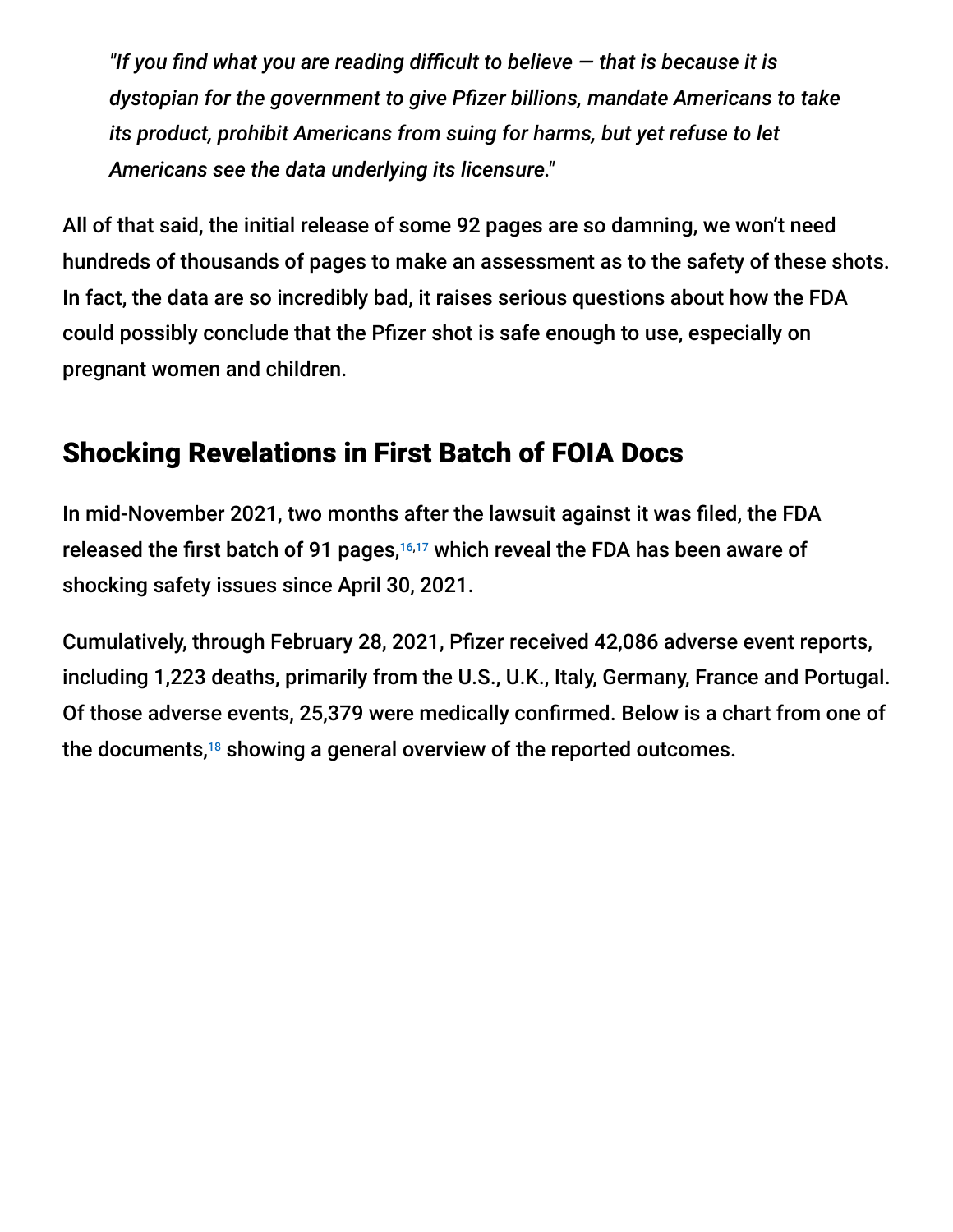Table 1 below presents the main characteristics of the overall cases.

| <b>Characteristics</b>             |                                     | Relevant cases (N=42086) |
|------------------------------------|-------------------------------------|--------------------------|
| Gender:                            | Female                              | 29914                    |
|                                    | Male                                | 9182                     |
|                                    | No Data                             | 2990                     |
| Age range (years):                 | $\leq 17$                           | 1754                     |
| 0.01 -107 years                    | 18-30                               | 4953                     |
| $Mean = 50.9$ years<br>$n = 34952$ | $31 - 50$                           | 13886                    |
|                                    | $51 - 64$                           | 7884                     |
|                                    | 65-74                               | 3098                     |
|                                    | $\geq 75$                           | 5214                     |
|                                    | Unknown                             | 6876                     |
| Case outcome:                      | Recovered/Recovering                | 19582                    |
|                                    | Recovered with sequelae             | 520                      |
|                                    | Not recovered at the time of report | 11361                    |
|                                    | Fatal                               | 1223                     |
|                                    | Unknown                             | 9400                     |

| Table 1. | <b>General Overview: Selected Characteristics of All Cases Received During</b> |
|----------|--------------------------------------------------------------------------------|
|          | the Reporting Interval                                                         |

a. in 46 cases reported age was <16-year-old and in 34 cases <12-year-old.

As shown in Figure 1, the System Organ Classes (SOCs) that contained the greatest number ( $\geq$ 2%) of events, in the overall dataset, were General disorders and administration site conditions (51,335 AEs), Nervous system disorders (25,957), Musculoskeletal and connective tissue disorders (17,283), Gastrointestinal disorders (14,096), Skin and subcutaneous tissue disorders (8,476), Respiratory, thoracic and mediastinal disorders  $(8,848)$ , Infections and infestations  $(4.610)$ , Injury, poisoning and procedural complications  $(5.590)$ , and Investigations  $(3.693)$ .

To have 1,223 fatalities and 42,086 reports of injury in the first three months is a significant safety signal, especially when you consider that the 1976 swine flu vaccine was pulled after only 25 deaths.

In the video above, Melanie Risdon with the Western Standard interviews Dr. Daniel Nagase, a doctor in Alberta, Canada, who was stripped of his Alberta medical license after successfully treating COVID-19 patients with ivermectin. Nagase reviews other equally devastating data in these documents.

He points out that of the 42,086 patients who were injured at some point during those first three months, 520 of them were diagnosed with a long-term disability or condition as a result. Not recovered at the time of the report were 11,361. That means 27% of those injured had not recovered from their adverse event.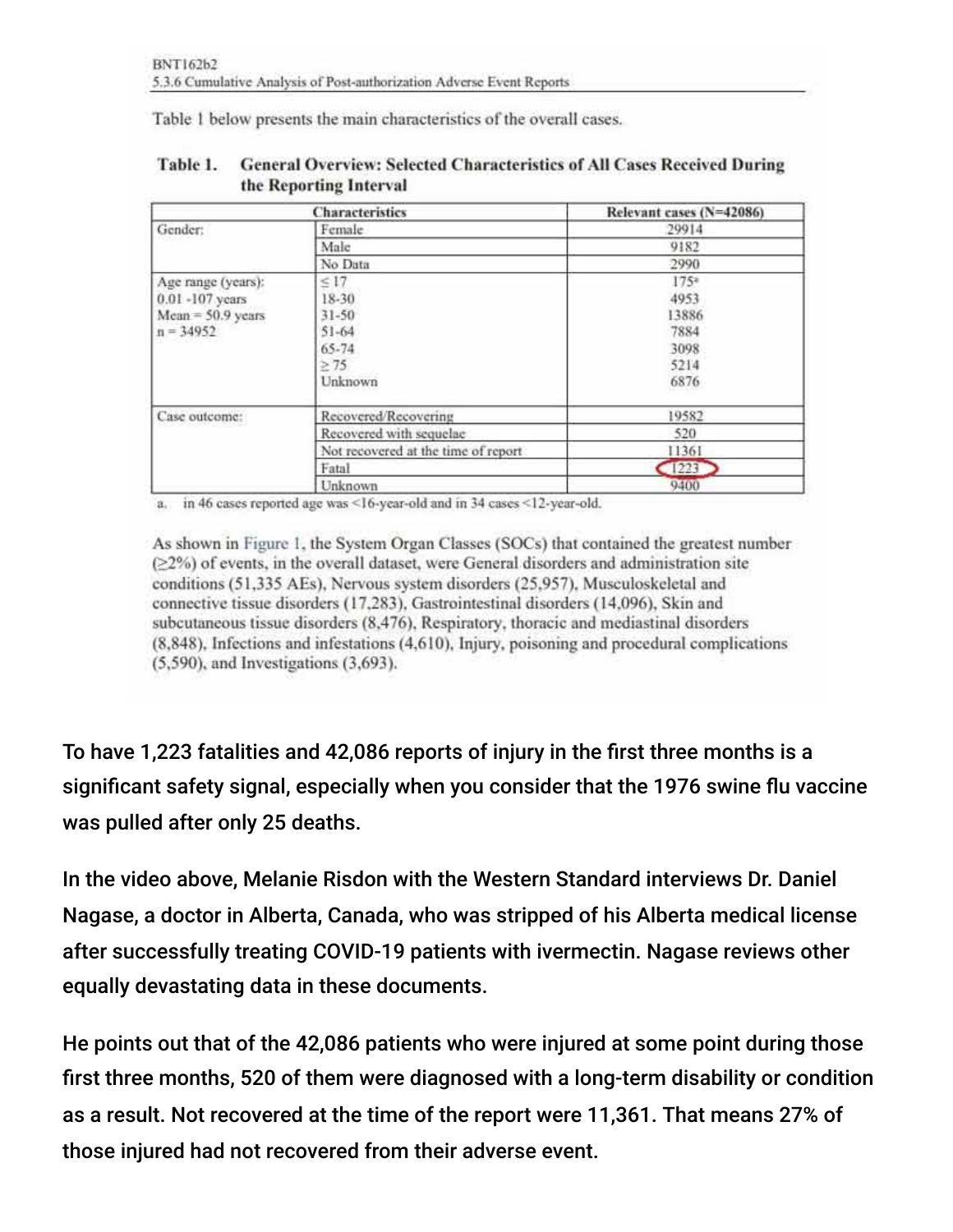**<sup>66</sup>** When people get injured by this shot, they're often injured very hadly Nearly 1 in 2 neonle who got the **injured very badly. Nearly 1 in 3 people who got the shot and suffered an adverse effect ended up dead, permanently disabled or with long-term, unresolved injury."**

When you add it all together: the 1,223 deaths, the 520 long-term disabilities and the 11,361 who had not recovered from their injury, you end up with just over 31%.

In other words, nearly 1 in 3 people who got the shot and suffered an adverse effect ended up dead, permanently disabled or with long-term unresolved injury. "This should be front-page news," Nagase says. How can the FDA look at this and conclude that the shot is safe? Clearly, when people get injured by this shot, they're often injured very badly.

## Pfizer Data Prove Shot Is Unsafe for Pregnant Women

On page 12 of the "Cumulative Analysis of Post-Authorization Adverse Event Reports Received Through 28-Feb-2021" document,<sup>19</sup> you find data on pregnant and lactating women. Here too, the results are hair-raising and should have triggered a complete stop to the injection campaign of pregnant and nursing women.

Disturbingly, they did not collect comprehensive data on these women, such as which trimester they were in when they received the shots. This again points to serious problems with Pfizer's trial data collection. How do you include pregnant women in a trial and don't collect basic information such as how many weeks pregnant they are?

On page 12 we find that out of 124 adverse event cases involving a pregnant woman, only 49 were non-serious and 75 were serious. So, out of the 274 pregnant mothers who reported an adverse event, 27% suffered a SERIOUS adverse event, such as a miscarriage or stillbirth. "That's an incredible danger!" Nagase says and, again, the FDA has been aware of this danger since April 30, 2021.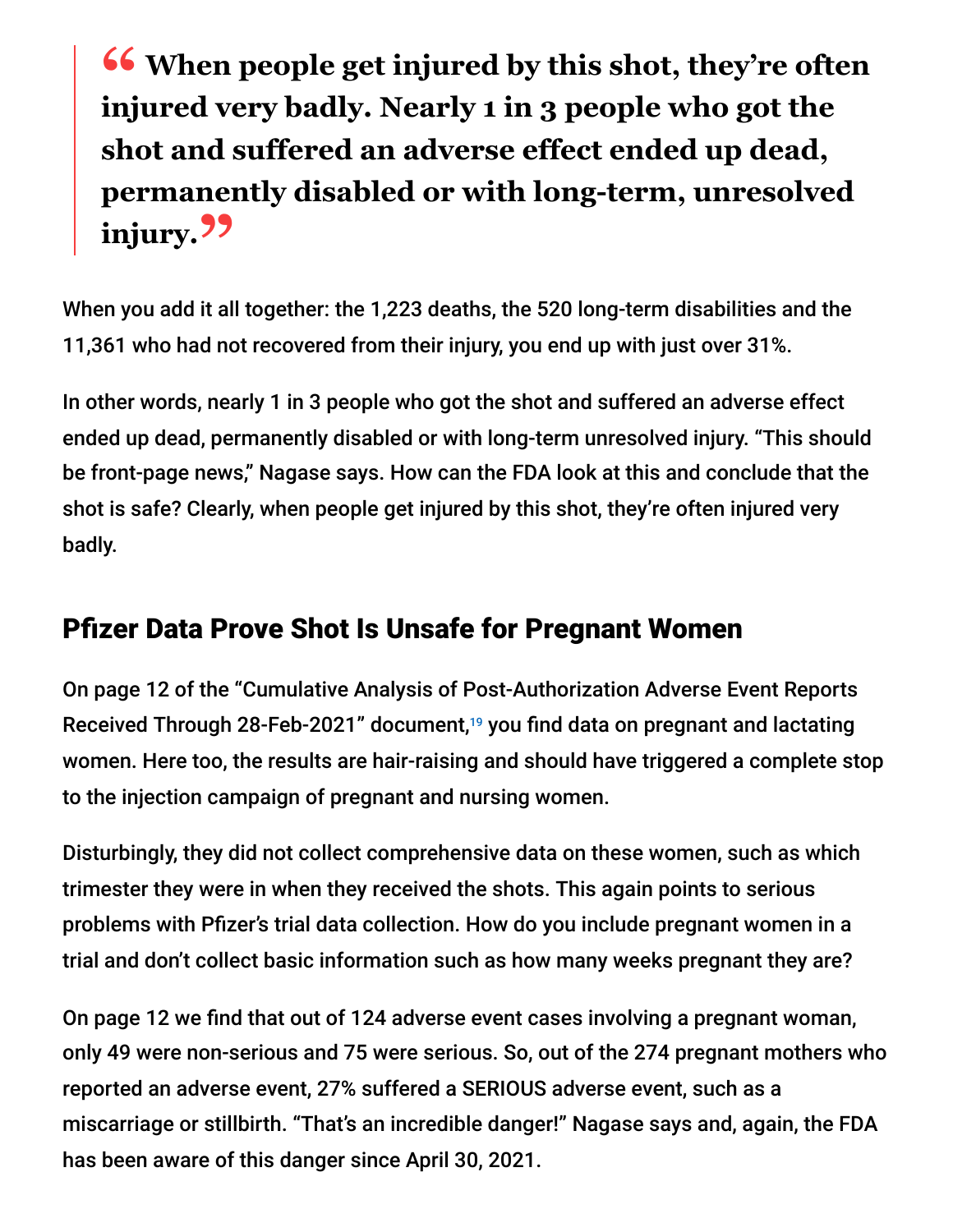The data also show there's danger for breastfeeding mothers. Of the 133 nursing mothers who filed a report, 17 of the breastfed babies  $-13\%$  – suffered an adverse event through this secondary exposure (breastmilk), a finding that Nagase calls "absolutely stupendous."

*"So, this idea that the 'vaccine' sheds and transfers through breastmilk is absolutely true,"* he says. *"It's proven by Pfizer's own adverse event data."*

## Children at Risk for Serious Long-Term Injury

Pfizer also received 34 adverse event reports involving children under the age of 12, the youngest being 2 months old. Of those, 24 were categorized as "serious" and only 10 were "non-serious." So, of the children who were injured, 70.6% suffered SERIOUS injury.

How can our health agencies approve this COVID shot for children under the age of 12 when a vast majority of injuries, when they occur, are serious ones? What's more, 13 of the children who were seriously injured remained unresolved as of February 28, 2021.

According to Nagase, based on these documents alone, Pfizer's COVID shot should have been permanently pulled from the market. The reason it wasn't, he believes, is because the medical and regulatory systems have both been corrupted and usurped by the drug industry. They want to make money off these shots, and our health authorities are covering up proven harms in order to facilitate profitmaking.

At the end of the day, only you can decide what's in your best interest. But please, do review the actual science before you make your decision and don't blindly trust corporate press releases and unsupported statements of safety.

Pfizer's own data prove it's not safe by any reasonable definition of the word, and that's on top of the testimony of Jackson and others who have seen just how shoddy the data gathering is.

#### **Sources and References**